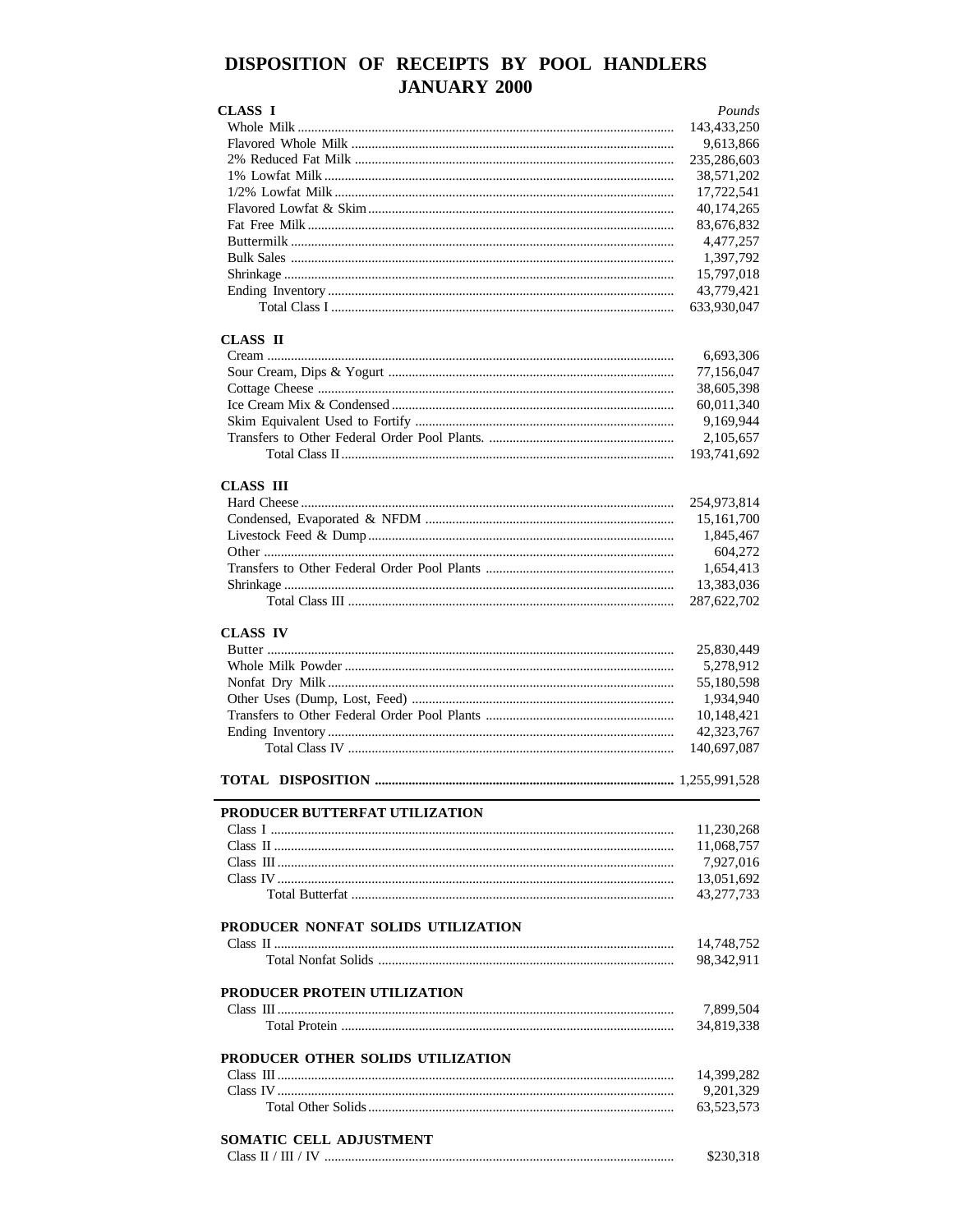# DISPOSITION OF RECEIPTS BY POOL HANDLERS **FEBRUARY 2000**

| <b>CLASS I</b>                     | Pounds        |
|------------------------------------|---------------|
|                                    | 136,631,984   |
|                                    | 10,110,469    |
|                                    | 225,409,949   |
|                                    | 36,649,471    |
|                                    | 16,366,173    |
|                                    | 38,936,814    |
|                                    | 79,903,249    |
|                                    | 4,572,431     |
|                                    | 891,117       |
|                                    | 2,549,733     |
|                                    | 46,833,791    |
|                                    | 598,855,181   |
| <b>CLASS II</b>                    |               |
|                                    | 6,334,537     |
|                                    | 77,073,384    |
|                                    | 39,667,660    |
|                                    | 70,342,707    |
|                                    | 11,130,897    |
|                                    | 10,935        |
|                                    | 1,923,734     |
|                                    | 206,483,854   |
| <b>CLASS III</b>                   |               |
|                                    | 249,718,375   |
|                                    | 18,739,638    |
|                                    | 1,367,142     |
|                                    | 13,389        |
|                                    | 1,247,978     |
|                                    | 10,818,864    |
|                                    | 281,905,386   |
| <b>CLASS IV</b>                    | 20,853,288    |
|                                    | 4,754,930     |
|                                    | 55,959,612    |
|                                    | 2,100,658     |
|                                    | 5,887,362     |
|                                    | 40,805,732    |
|                                    | 130, 361, 582 |
|                                    |               |
|                                    |               |
| PRODUCER BUTTERFAT UTILIZATION     | 10,335,052    |
|                                    | 12,819,600    |
|                                    | 8,909,587     |
|                                    | 8,574,136     |
|                                    | 40,638,375    |
|                                    |               |
| PRODUCER NONFAT SOLIDS UTILIZATION |               |
|                                    | 15,986,551    |
|                                    | 5,577,033     |
|                                    | 92,811,715    |
| PRODUCER PROTEIN UTILIZATION       |               |
|                                    | 7,762,268     |
|                                    | 32,643,620    |
|                                    |               |
| PRODUCER OTHER SOLIDS UTILIZATION  |               |
|                                    | 14,275,251    |
|                                    | 60,168,095    |
| SOMATIC CELL ADJUSTMENT            |               |
|                                    |               |
|                                    | \$141,425     |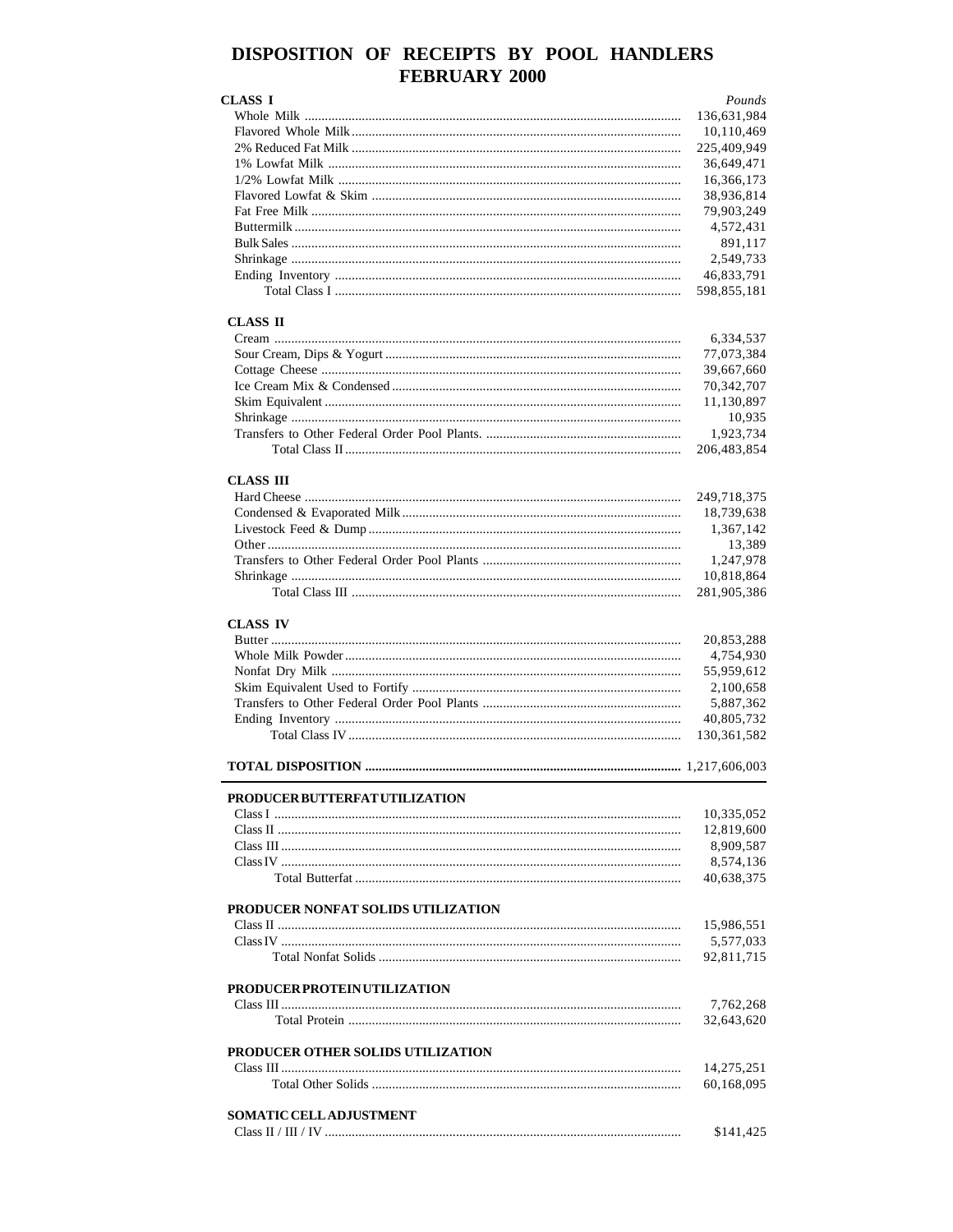### **MIDEAST MARKETING AREA - FEDERAL ORDER 33 DISPOSITION OF RECEIPTS BY POOL HANDLERS - MARCH 2000**

| <b>CLASS I</b>                        | Pounds        |
|---------------------------------------|---------------|
|                                       | 142,501,730   |
|                                       | 10,551,437    |
|                                       | 236,785,588   |
|                                       | 53,383,559    |
|                                       | 14,214,060    |
|                                       | 42,931,562    |
|                                       | 72,838,836    |
|                                       | 4,955,666     |
|                                       | 620,923       |
|                                       | 3,304,354     |
|                                       | 56,617,290    |
|                                       | 638,705,005   |
| <b>CLASS II</b>                       |               |
|                                       | 7,222,468     |
|                                       | 96,262,253    |
|                                       | 42,774,630    |
|                                       | 85,059,865    |
|                                       | 13,926,066    |
|                                       |               |
|                                       | 1,638,391     |
|                                       | 246,883,673   |
| <b>CLASS III</b>                      |               |
|                                       | 277,124,411   |
|                                       | 29,763,101    |
|                                       | 1,676,641     |
|                                       | 15,532        |
|                                       | 1,084,899     |
|                                       | 11,613,479    |
|                                       | 321,278,063   |
| <b>CLASS IV</b>                       |               |
|                                       | 19,295,845    |
|                                       | 3,881,308     |
|                                       | 67,471,210    |
|                                       | 1,824,193     |
|                                       | 10,193,441    |
|                                       | 28,186,784    |
|                                       | 130,852,781   |
|                                       |               |
|                                       | 1,337,719,522 |
| <b>PRODUCER BUTTERFAT UTILIZATION</b> |               |
|                                       | 10,978,011    |
|                                       | 15,170,674    |
|                                       | 10,133,580    |
|                                       | 7,622,220     |
|                                       | 43,904,485    |
| PRODUCER NONFAT SOLIDS UTILIZATION    |               |
|                                       | 18,946,738    |
|                                       | 6,373,095     |
|                                       | 101,779,462   |
|                                       |               |
| PRODUCER PROTEIN UTILIZATION          |               |
|                                       | 8,479,399     |
|                                       | 35,541,326    |
| PRODUCER OTHER SOLIDS UTILIZATION     |               |
|                                       | 15,777,515    |
|                                       | 66,238,136    |
|                                       |               |
| SOMATIC CELL ADJUSTMENT               | \$164,859     |
|                                       |               |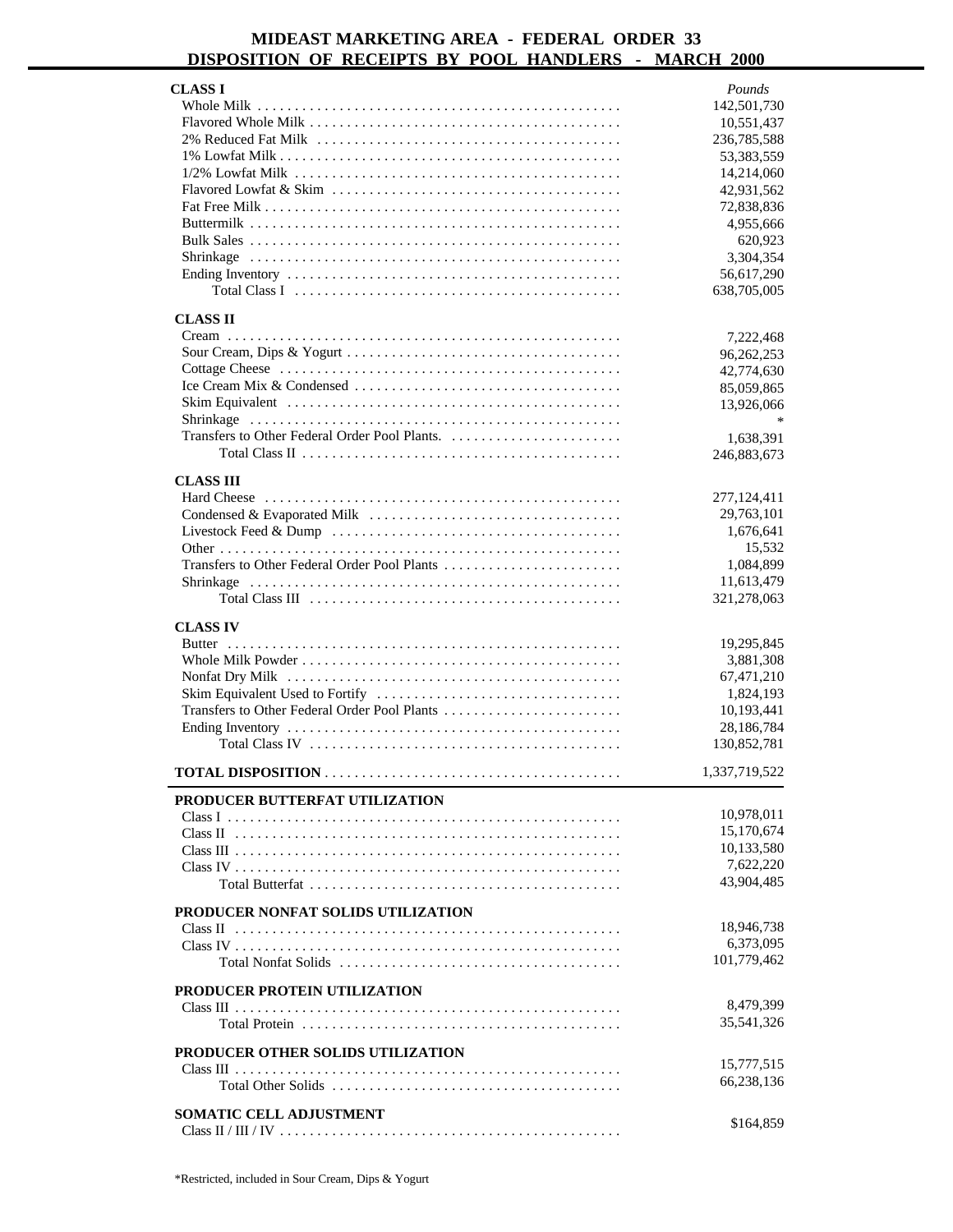# **MIDEAST MARKETING AREA - FEDERAL ORDER 33 DISPOSITION OF RECEIPTS BY POOL HANDLERS - APRIL 2000**

| <b>CLASS I</b>                               | Pounds                    |
|----------------------------------------------|---------------------------|
|                                              | 133,309,565               |
|                                              | 9,683,395                 |
|                                              | 220,117,921               |
|                                              | 37,249,722                |
|                                              | 17,185,469                |
|                                              | 33,849,047                |
|                                              | 78,381,176                |
|                                              | 4,562,762                 |
|                                              | 703,849                   |
|                                              | 3,411,291                 |
|                                              | 46,114,362<br>584,568,559 |
|                                              |                           |
| <b>CLASS II</b>                              |                           |
|                                              | 6,668,950                 |
|                                              | 53,719,112                |
|                                              | 35,799,396                |
|                                              | 79,280,333                |
|                                              | 12,379,222                |
|                                              | 704,457                   |
|                                              | 3,163,011                 |
|                                              | 191,714,481               |
| <b>CLASS III</b>                             |                           |
|                                              | 283,912,223               |
|                                              | 29,248,503                |
|                                              | 1,491,110                 |
|                                              | 413,806                   |
| Transfers to Other Federal Order Pool Plants | 4,787,950                 |
|                                              | 14,499,534                |
|                                              | 334, 353, 126             |
| <b>CLASS IV</b>                              |                           |
|                                              | 15,658,753                |
|                                              | 3,777,713                 |
|                                              | 66,551,730                |
|                                              | 1,744,918                 |
|                                              | 13,746,165                |
|                                              | 54,441,620                |
|                                              | 155,920,899               |
|                                              | 1,266,557,065             |
|                                              |                           |
| PRODUCER BUTTERFAT UTILIZATION               |                           |
|                                              | 9,822,609                 |
|                                              | 13,106,917                |
|                                              | 10,458,691                |
|                                              | 7,851,406                 |
|                                              | 41,239,623                |
| PRODUCER NONFAT SOLIDS UTILIZATION           |                           |
|                                              | 14,929,998                |
|                                              | 9,162,866                 |
|                                              | 96,571,648                |
| PRODUCER PROTEIN UTILIZATION                 |                           |
|                                              | 8,995,233                 |
|                                              | 33,552,219                |
|                                              |                           |
| PRODUCER OTHER SOLIDS UTILIZATION            |                           |
|                                              | 16,894,423                |
|                                              | 63,019,429                |
| SOMATIC CELL ADJUSTMENT                      |                           |
|                                              | \$183,668                 |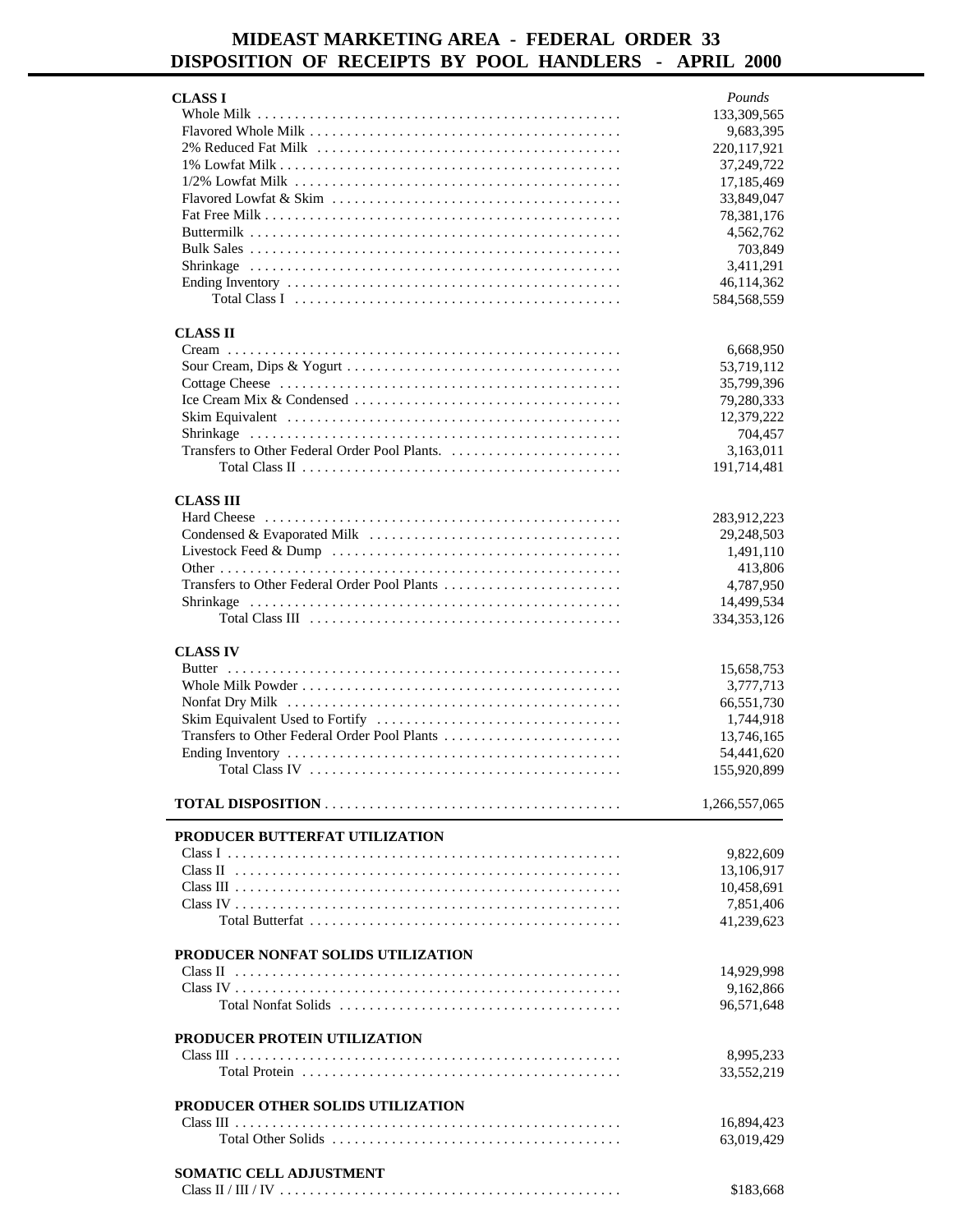### **MIDEAST MARKETING AREA - FEDERAL ORDER 33 DISPOSITION OF RECEIPTS BY POOL HANDLERS - MAY 2000**

|                                                                                                          | Pounds        |
|----------------------------------------------------------------------------------------------------------|---------------|
| <b>CLASS I</b>                                                                                           |               |
|                                                                                                          | 138,809,942   |
|                                                                                                          | 11,316,610    |
|                                                                                                          | 229,953,102   |
|                                                                                                          | 40,504,000    |
|                                                                                                          | 17,116,157    |
|                                                                                                          |               |
|                                                                                                          | 38,836,505    |
|                                                                                                          | 82,473,451    |
|                                                                                                          | 4,709,314     |
|                                                                                                          | 717,469       |
|                                                                                                          |               |
|                                                                                                          | 3,634,229     |
|                                                                                                          | 39,849,562    |
|                                                                                                          | 607,920,341   |
|                                                                                                          |               |
|                                                                                                          |               |
| <b>CLASS II</b>                                                                                          |               |
|                                                                                                          | 6,730,505     |
|                                                                                                          | 53,272,840    |
|                                                                                                          | 39,811,800    |
|                                                                                                          |               |
|                                                                                                          | 84,102,740    |
|                                                                                                          | 17,894,774    |
|                                                                                                          | $\ast$        |
|                                                                                                          | 3,070,182     |
|                                                                                                          | 204,882,841   |
|                                                                                                          |               |
|                                                                                                          |               |
| <b>CLASS III</b>                                                                                         |               |
|                                                                                                          | 301,149,732   |
|                                                                                                          | 30,325,164    |
|                                                                                                          |               |
|                                                                                                          | 1,632,021     |
|                                                                                                          | 7,322,847     |
|                                                                                                          | 14,543,014    |
|                                                                                                          | 354,972,778   |
|                                                                                                          |               |
|                                                                                                          |               |
| <b>CLASS IV</b>                                                                                          |               |
|                                                                                                          | 16,785,357    |
|                                                                                                          | 3,981,854     |
|                                                                                                          |               |
|                                                                                                          |               |
|                                                                                                          | 76,043,960    |
|                                                                                                          | 1,983,174     |
|                                                                                                          | 14,037,457    |
|                                                                                                          |               |
|                                                                                                          | 40,430,350    |
|                                                                                                          | 153,262,152   |
|                                                                                                          |               |
|                                                                                                          | 1,321,038,112 |
|                                                                                                          |               |
| PRODUCER BUTTERFAT UTILIZATION                                                                           |               |
|                                                                                                          |               |
|                                                                                                          | 10,462,466    |
|                                                                                                          | 13,803,964    |
|                                                                                                          | 10,743,289    |
|                                                                                                          |               |
|                                                                                                          | 6,307,063     |
|                                                                                                          | 41,316,782    |
|                                                                                                          |               |
| PRODUCER NONFAT SOLIDS UTILIZATION                                                                       |               |
|                                                                                                          | 14,902,425    |
|                                                                                                          |               |
|                                                                                                          | 7,679,884     |
|                                                                                                          | 98,943,324    |
|                                                                                                          |               |
| PRODUCER PROTEIN UTILIZATION                                                                             |               |
|                                                                                                          |               |
|                                                                                                          | 9,337,642     |
|                                                                                                          | 34,082,235    |
|                                                                                                          |               |
| PRODUCER OTHER SOLIDS UTILIZATION                                                                        |               |
|                                                                                                          | 17,664,181    |
| Total Other Solids $\ldots \ldots \ldots \ldots \ldots \ldots \ldots \ldots \ldots \ldots \ldots \ldots$ |               |
|                                                                                                          | 64,861,089    |
|                                                                                                          |               |
| SOMATIC CELL ADJUSTMENT                                                                                  | \$158,304     |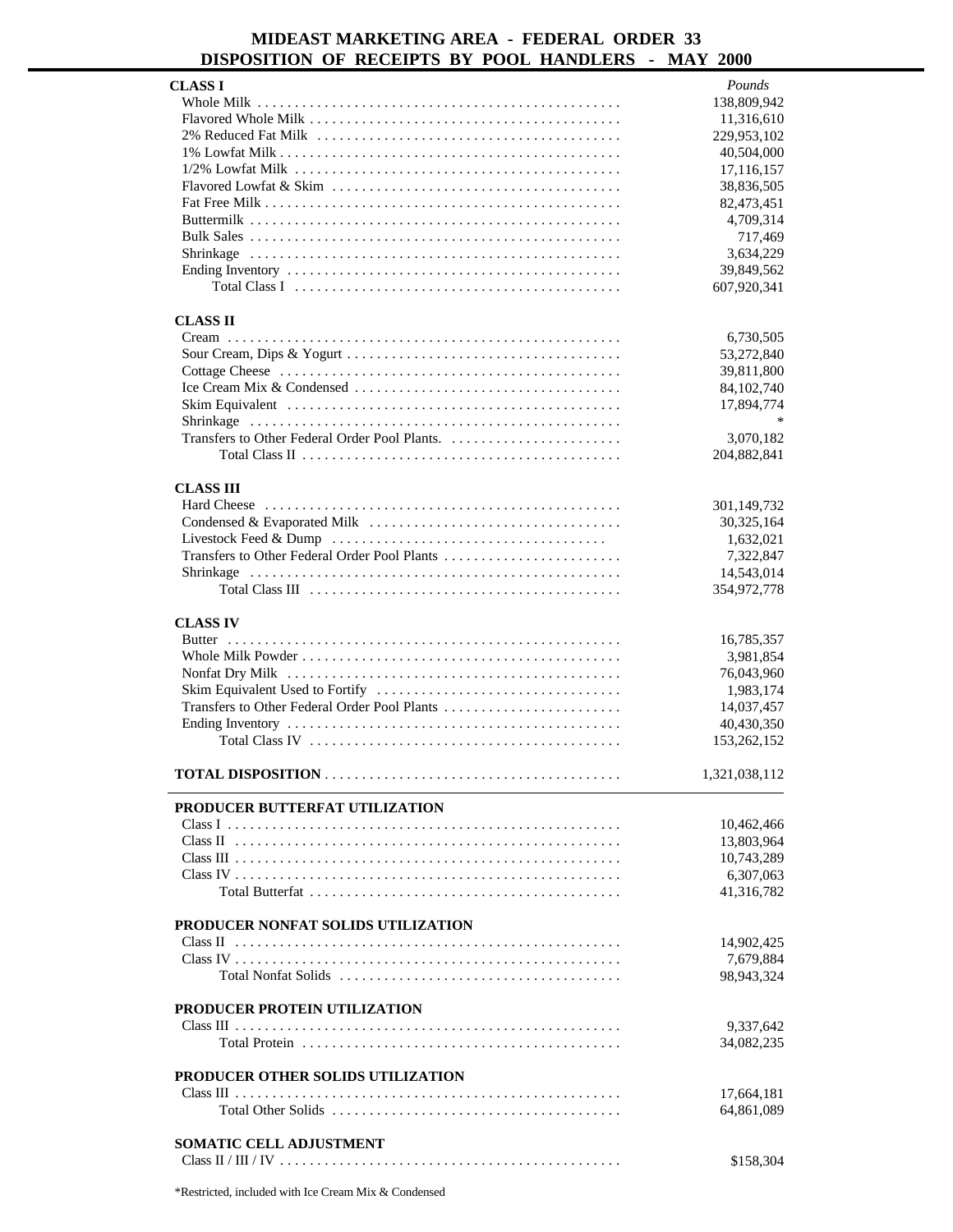## **MIDEAST MARKETING AREA - FEDERAL ORDER 33 DISPOSITION OF RECEIPTS BY POOL HANDLERS - JUNE 2000**

| CLASS I                            | Pounds        |
|------------------------------------|---------------|
|                                    | 134,441,360   |
|                                    | 10,254,695    |
|                                    | 218,429,190   |
|                                    | 35,239,441    |
|                                    | 15,802,028    |
|                                    | 18,417,782    |
|                                    | 78,095,479    |
|                                    | 4,586,682     |
|                                    | 712,077       |
|                                    | 3,104,527     |
|                                    | 47,639,281    |
|                                    | 566,722,542   |
| <b>CLASS II</b>                    |               |
|                                    | 6,424,703     |
|                                    | 50,815,974    |
|                                    | 40,729,351    |
|                                    | 84,730,673    |
|                                    | 16,288,990    |
|                                    |               |
|                                    | 3,446,878     |
|                                    | 202,436,569   |
|                                    |               |
| <b>CLASS III</b>                   |               |
|                                    | 337,281,298   |
|                                    | 23,802,816    |
|                                    | 2,195,633     |
|                                    | 9,840,207     |
|                                    | 12,300,222    |
|                                    | 385,420,176   |
| <b>CLASS IV</b>                    |               |
|                                    | 13,086,060    |
|                                    | 3,583,526     |
|                                    | 72,006,475    |
|                                    | 1,877,954     |
|                                    | 12,535,034    |
|                                    | 21,170,583    |
|                                    | 124,259,632   |
|                                    |               |
|                                    | 1,278,838,919 |
| PRODUCER BUTTERFAT UTILIZATION     |               |
|                                    | 10,015,677    |
|                                    | 13,247,493    |
|                                    | 11,664,904    |
|                                    | 5,224,819     |
|                                    | 40,152,893    |
| PRODUCER NONFAT SOLIDS UTILIZATION |               |
|                                    | 14,682,128    |
|                                    | 6,353,012     |
|                                    | 96,550,803    |
|                                    |               |
| PRODUCER PROTEIN UTILIZATION       |               |
|                                    | 10,081,660    |
|                                    | 32,963,633    |
| PRODUCER OTHER SOLIDS UTILIZATION  |               |
|                                    | 19,467,734    |
|                                    | 63,587,170    |
|                                    |               |
| <b>SOMATIC CELL ADJUSTMENT</b>     |               |
|                                    | \$102,084     |
|                                    |               |

\*Restricted, included with Ice Cream Mix & Condensed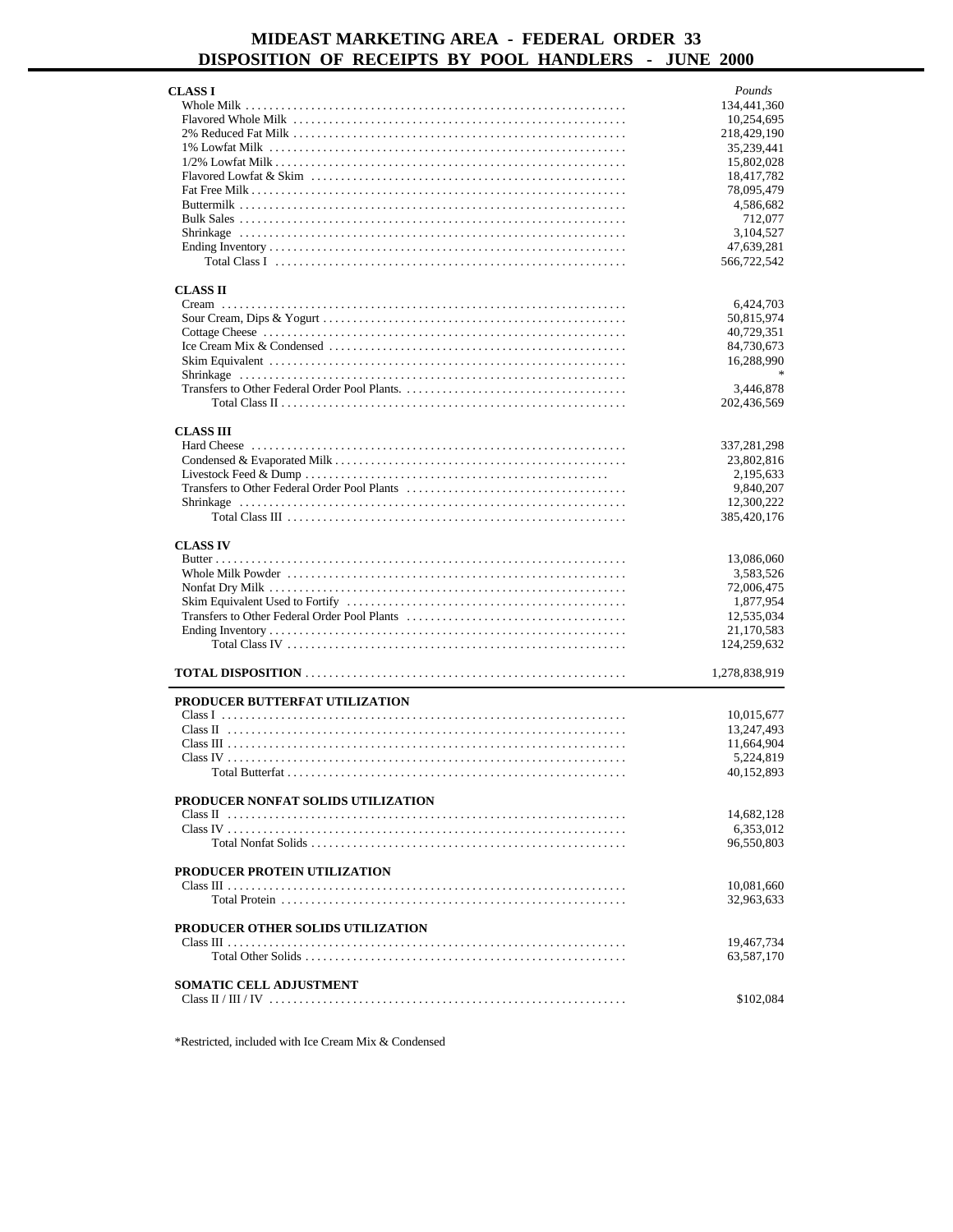### **MIDEAST MARKETING AREA - FEDERAL ORDER 33 DISPOSITION OF RECEIPTS BY POOL HANDLERS - JULY 2000**

| <b>CLASS I</b>                      | Pounds                   |
|-------------------------------------|--------------------------|
|                                     | 137,958,117              |
|                                     | 11,059,979               |
|                                     | 222,967,259              |
|                                     | 35,076,308               |
|                                     | 15,462,328               |
|                                     | 17,055,123               |
|                                     | 79,783,959               |
|                                     | 4,658,191                |
|                                     | 1,144,602                |
|                                     | 1,747,024                |
|                                     | 39,014,103               |
|                                     | 565,926,993              |
| <b>CLASS II</b>                     |                          |
|                                     | 6,677,906                |
|                                     | 72,429,269               |
|                                     | 48,802,172               |
|                                     | 82,712,951               |
|                                     | 16,898,083               |
|                                     |                          |
|                                     | 5,119,299                |
|                                     | 232,639,680              |
|                                     |                          |
| <b>CLASS III</b>                    |                          |
|                                     | 356,488,200              |
|                                     | 24,812,603               |
|                                     | 1,848,996                |
|                                     | 218,754                  |
|                                     | 16,149,014<br>13,255,978 |
|                                     | 412,773,545              |
|                                     |                          |
| <b>CLASS IV</b>                     |                          |
|                                     | 11,073,443               |
|                                     | 4,437,958                |
|                                     | 60,712,693               |
|                                     | 1,829,547                |
|                                     | 14,205,474               |
|                                     | 42,144,479               |
|                                     |                          |
|                                     | 134,403,594              |
|                                     | 1,345,743,812            |
|                                     |                          |
| PRODUCER BUTTERFAT UTILIZATION      |                          |
|                                     | 9,910,535                |
|                                     | 14,216,399               |
|                                     | 13,527,662               |
|                                     | 5,488,525                |
|                                     | 43,143,121               |
| PRODUCER NONFAT SOLIDS UTILIZATION  |                          |
|                                     | 17,778,129               |
|                                     | 8,462,150                |
|                                     | 104,771,207              |
| <b>PRODUCER PROTEIN UTILIZATION</b> |                          |
|                                     | 11,368,461               |
|                                     | 35,671,028               |
|                                     |                          |
| PRODUCER OTHER SOLIDS UTILIZATION   |                          |
|                                     | 22,055,546               |
|                                     | 69,100,179               |
| <b>SOMATIC CELL ADJUSTMENT</b>      |                          |
|                                     | \$42,094                 |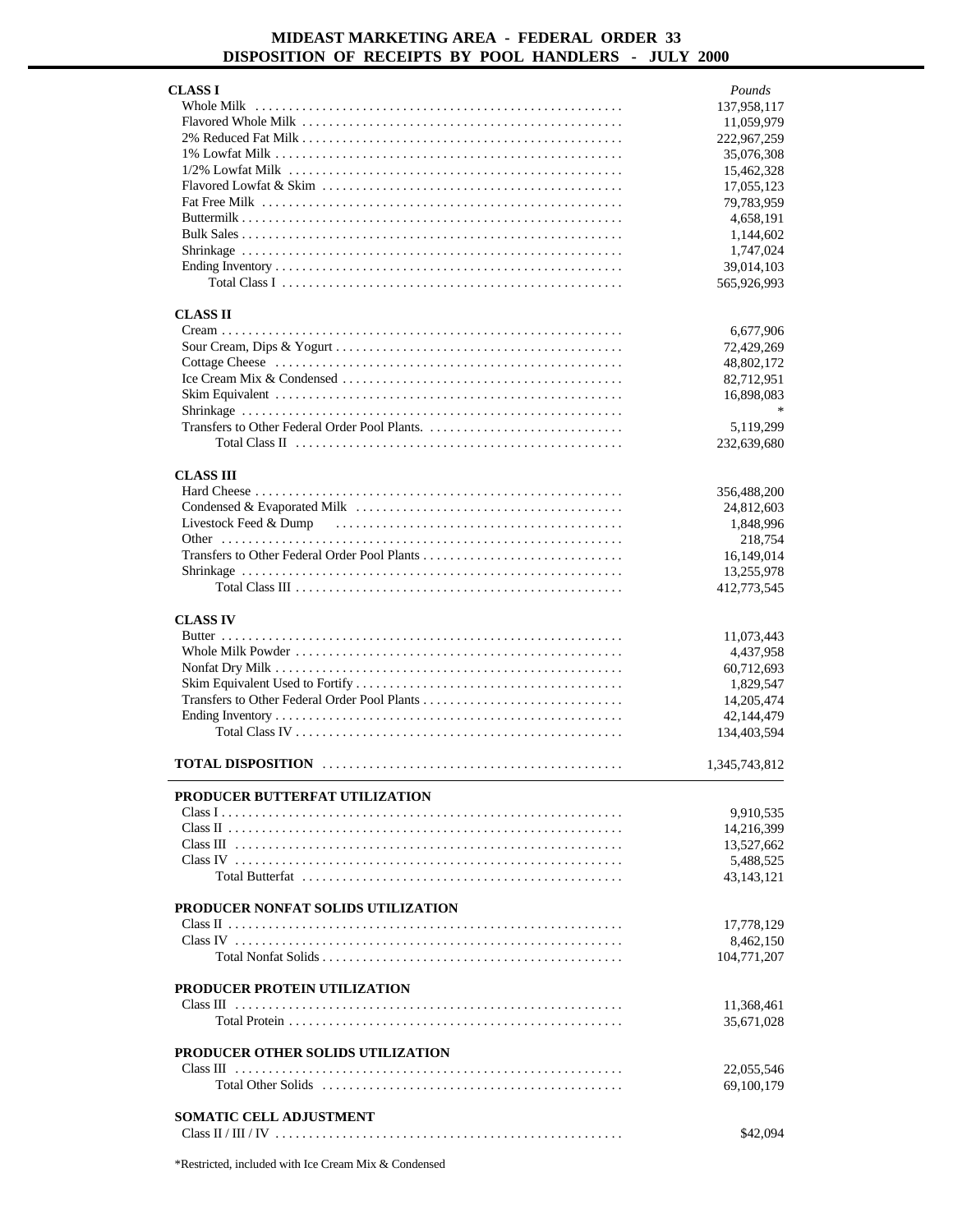### **MIDEAST MARKETING AREA - FEDERAL ORDER 33 DISPOSITION OF RECEIPTS BY POOL HANDLERS - AUGUST 2000**

| <b>CLASS I</b>        | Pounds        |
|-----------------------|---------------|
|                       | 144,609,944   |
|                       | 11,464,021    |
|                       | 234,092,870   |
|                       | 37,149,088    |
|                       | 16,682,923    |
|                       | 26,221,301    |
|                       | 80,394,663    |
|                       | 4,695,387     |
|                       | 13,950,410    |
|                       | 3,557,453     |
|                       | 49,950,981    |
|                       | 622,769,041   |
| <b>CLASS II</b>       |               |
|                       | 7,142,201     |
|                       | 59,606,007    |
|                       | 49,838,254    |
|                       | 78,369,584    |
|                       | 17,508,345    |
|                       |               |
|                       | 5,941,241     |
|                       | 218,405,632   |
|                       |               |
| <b>CLASS III</b>      |               |
|                       | 351,328,417   |
|                       | 20,298,816    |
| Livestock Feed & Dump | 1,713,954     |
|                       | 5,762,939     |
|                       | 13,965,928    |
|                       | 393,070,054   |
| <b>CLASS IV</b>       |               |
|                       | 10,798,740    |
|                       | 4,352,559     |
|                       | 23,311,368    |
|                       | 2,052,257     |
|                       | 22,799,346    |
|                       | 28,265,862    |
|                       | 91,580,132    |
|                       | 1,325,824,859 |

#### **PRODUCER BUTTERFAT UTILIZATION**

|                                     | 11.069.912  |
|-------------------------------------|-------------|
|                                     | 13,820,923  |
|                                     | 13,099,773  |
|                                     | 4,365,980   |
|                                     | 42,356,588  |
| PRODUCER NONFAT SOLIDS UTILIZATION  |             |
|                                     | 16,197,138  |
|                                     | 3,728,338   |
|                                     | 102,337,937 |
| <b>PRODUCER PROTEIN UTILIZATION</b> |             |
|                                     | 10.771.594  |
|                                     | 34,988,598  |
| PRODUCER OTHER SOLIDS UTILIZATION   |             |
|                                     | 20.757.889  |
|                                     | 67,349,339  |
| <b>SOMATIC CELL ADJUSTMENT</b>      |             |
|                                     | (\$13,151)  |
|                                     |             |

\*Restricted, included with Ice Cream Mix & Condensed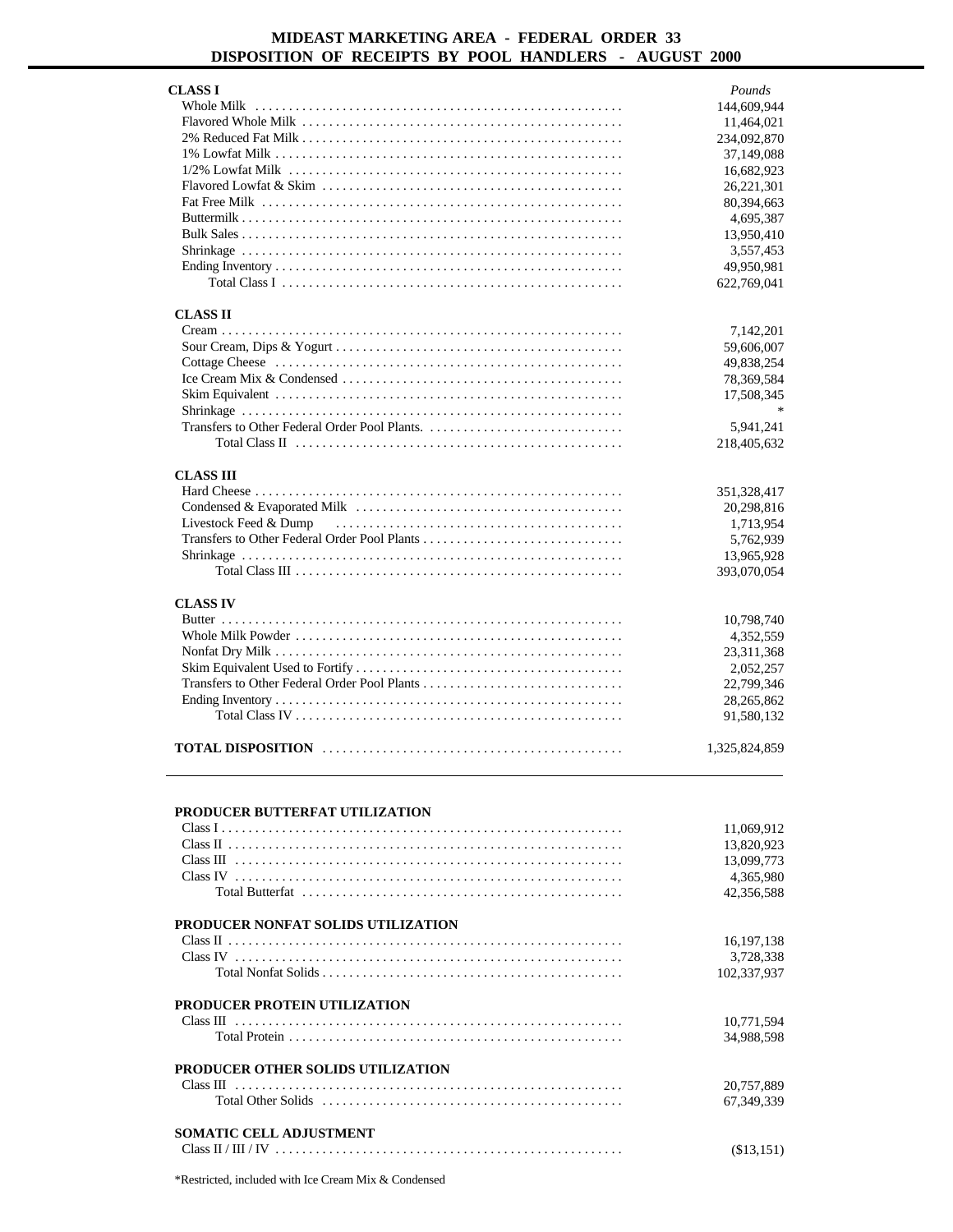### **MIDEAST MARKETING AREA - FEDERAL ORDER 33 DISPOSITION OF RECEIPTS BY POOL HANDLERS - SEPTEMBER 2000**

| <b>CLASS I</b>                               | Pounds        |
|----------------------------------------------|---------------|
|                                              | 141,207,897   |
|                                              | 11,356,634    |
|                                              | 232,848,587   |
|                                              | 38,292,338    |
|                                              | 15,992,185    |
|                                              | 41,798,967    |
|                                              | 82,790,971    |
|                                              | 4,514,714     |
|                                              | 13,607,785    |
|                                              | 2,025,607     |
|                                              | 48,272,573    |
|                                              | 632,708,258   |
|                                              |               |
| <b>CLASS II</b>                              |               |
|                                              | 6,925,395     |
|                                              | 85,425,246    |
|                                              | 47,556,734    |
|                                              | 66,854,070    |
|                                              | 12,988,715    |
|                                              | 3,503,012     |
|                                              | 223, 253, 172 |
|                                              |               |
| <b>CLASS III</b>                             |               |
|                                              | 404,343,893   |
|                                              | 9,061,313     |
| Livestock Feed & Dump                        | 1,798,566     |
| Transfers to Other Federal Order Pool Plants | 8,129,911     |
|                                              | 10,245,574    |
|                                              | 433,579,257   |
|                                              |               |
| <b>CLASS IV</b>                              |               |
|                                              | 11,674,082    |
|                                              | 3,821,200     |
|                                              | 10,027,038    |
|                                              | 1,670,629     |
| Transfers to Other Federal Order Pool Plants | 30,133,204    |
|                                              | 34,390,958    |
|                                              | 91,717,111    |
|                                              |               |
|                                              | 1,381,257,798 |
|                                              |               |

#### **PRODUCER BUTTERFAT UTILIZATION**

|                                     | 10.889.315  |
|-------------------------------------|-------------|
|                                     | 12,762,784  |
|                                     | 15,542,483  |
|                                     | 6,649,435   |
|                                     | 45,844,017  |
| PRODUCER NONFAT SOLIDS UTILIZATION  |             |
|                                     | 17,575,153  |
|                                     | 4,031,121   |
|                                     | 109,205,620 |
| <b>PRODUCER PROTEIN UTILIZATION</b> |             |
|                                     | 12,664,905  |
|                                     | 37,864,316  |
| PRODUCER OTHER SOLIDS UTILIZATION   |             |
|                                     | 23,941,625  |
|                                     | 71.341.304  |
| <b>SOMATIC CELL ADJUSTMENT</b>      |             |
|                                     | \$65,608    |
|                                     |             |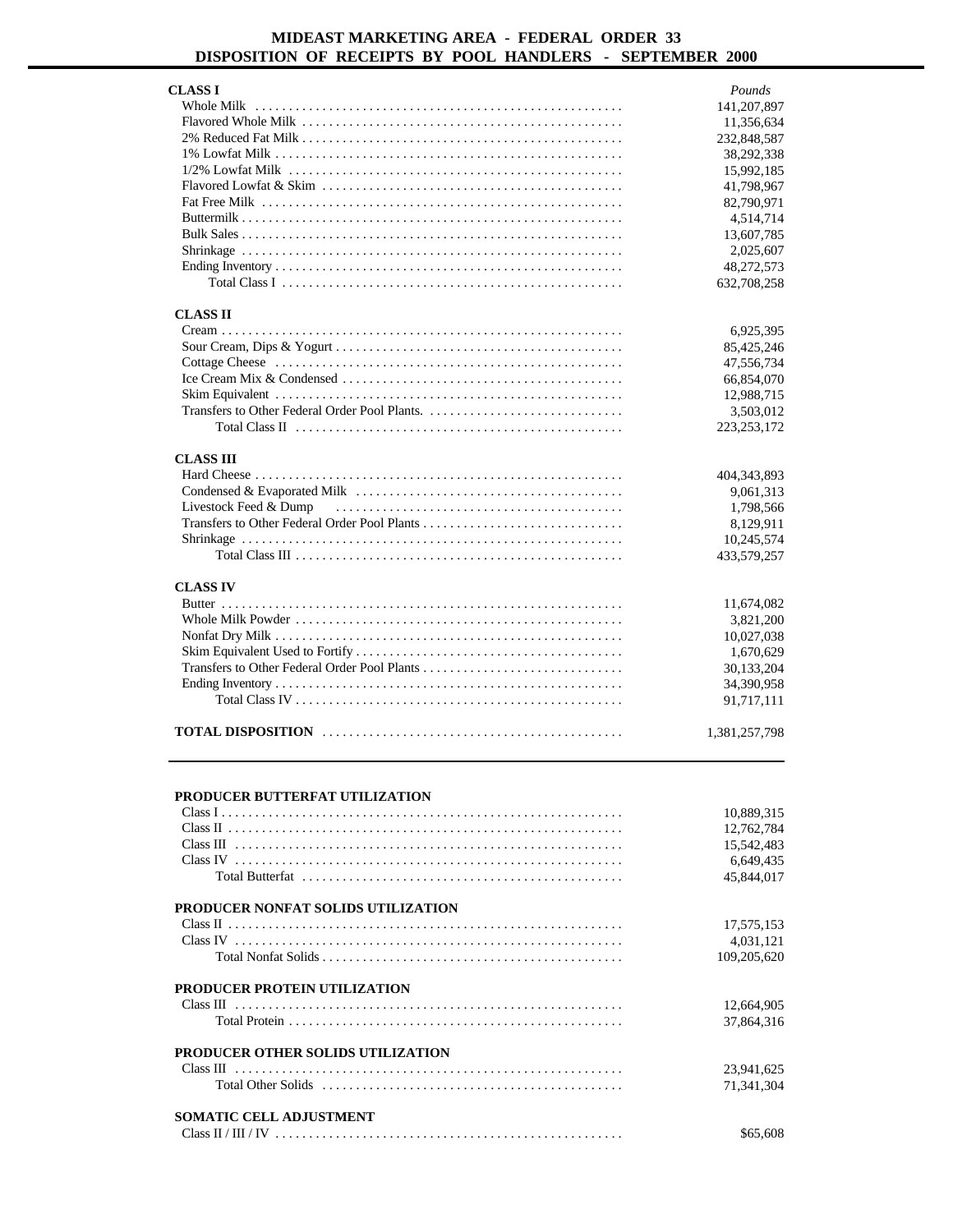### **MIDEAST MARKETING AREA - FEDERAL ORDER 33 DISPOSITION OF RECEIPTS BY POOL HANDLERS - OCTOBER 2000**

| <b>CLASS I</b>                           | Pounds        |
|------------------------------------------|---------------|
|                                          | 140,924,048   |
|                                          | 11,924,272    |
|                                          | 232,488,448   |
|                                          | 37,847,786    |
|                                          |               |
|                                          | 15,603,952    |
|                                          | 43,669,587    |
|                                          | 79,915,304    |
|                                          | 4,626,898     |
|                                          | 8,348,712     |
|                                          | 3,807,945     |
|                                          | 45,692,505    |
|                                          |               |
|                                          | 624,849,457   |
|                                          |               |
| <b>CLASS II</b>                          |               |
|                                          | 7,197,332     |
|                                          | 57,298,863    |
|                                          | 38,183,060    |
|                                          | 61,649,169    |
|                                          | 12,352,017    |
|                                          | $\star$       |
|                                          |               |
|                                          | 2,388,212     |
|                                          | 179,068,653   |
|                                          |               |
| <b>CLASS III</b>                         |               |
|                                          |               |
|                                          | 488,783,555   |
|                                          | 23,088,964    |
| Livestock Feed & Dump                    | 1,754,376     |
|                                          | 4,724,763     |
|                                          | 13,360,629    |
|                                          | 531,712,287   |
|                                          |               |
| <b>CLASS IV</b>                          |               |
|                                          |               |
|                                          | 14,354,437    |
|                                          | 4,729,002     |
|                                          | 31,093,023    |
|                                          | 2,060,814     |
|                                          | 38,518,403    |
|                                          | 32,950,873    |
|                                          |               |
|                                          | 123,706,552   |
|                                          |               |
|                                          | 1,459,336,949 |
|                                          |               |
|                                          |               |
| PRODUCER BUTTERFAT UTILIZATION           |               |
|                                          | 10,855,383    |
|                                          | 12,222,921    |
|                                          | 18,555,834    |
|                                          | 7,476,923     |
|                                          |               |
|                                          | 49,111,061    |
|                                          |               |
| PRODUCER NONFAT SOLIDS UTILIZATION       |               |
|                                          | 13,718,824    |
|                                          | 5,867,820     |
|                                          | 114,887,387   |
|                                          |               |
|                                          |               |
| <b>PRODUCER PROTEIN UTILIZATION</b>      |               |
|                                          | 15,605,095    |
|                                          | 40,362,960    |
|                                          |               |
| <b>PRODUCER OTHER SOLIDS UTILIZATION</b> |               |
|                                          | 28,937,690    |
|                                          | 74,524,427    |
|                                          |               |
|                                          |               |
| <b>SOMATIC CELL ADJUSTMENT</b>           |               |
|                                          | \$222,779     |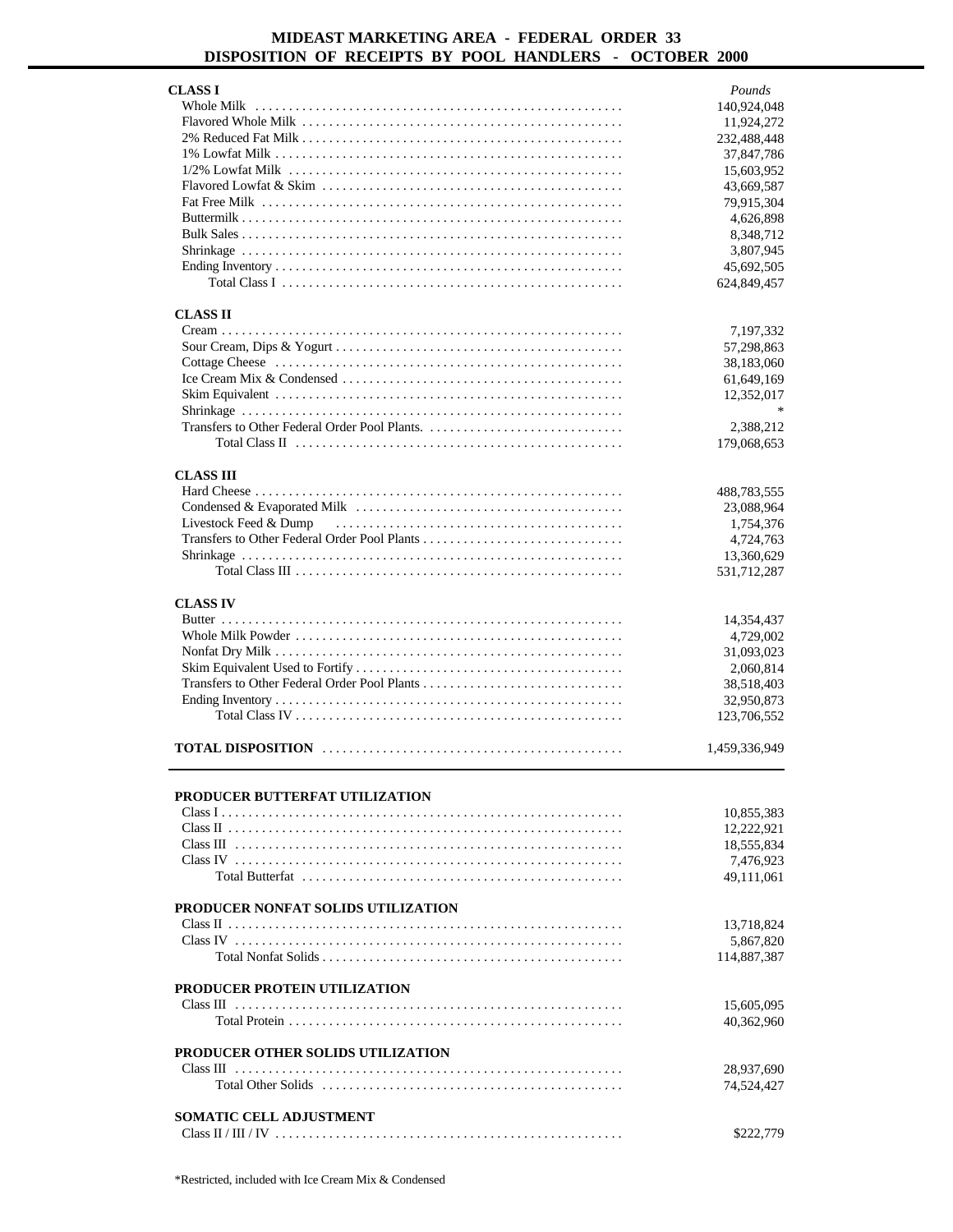### **MIDEAST MARKETING AREA - FEDERAL ORDER 33 DISPOSITION OF RECEIPTS BY POOL HANDLERS - NOVEMBER 2000**

| <b>CLASS I</b>                      | Pounds        |
|-------------------------------------|---------------|
|                                     | 142,821,336   |
|                                     | 10,125,099    |
|                                     | 234,808,085   |
|                                     |               |
|                                     | 38,180,768    |
|                                     | 16,571,236    |
|                                     | 44,202,682    |
|                                     | 79,325,688    |
|                                     | 4,828,219     |
|                                     | 4,587,666     |
|                                     | 3,011,857     |
|                                     | 51,586,793    |
|                                     |               |
|                                     | 630,049,429   |
|                                     |               |
| <b>CLASS II</b>                     |               |
|                                     | 7,262,581     |
|                                     | 47,776,534    |
|                                     | 38,758,680    |
|                                     | 45,496,258    |
|                                     | 10,445,606    |
|                                     |               |
|                                     |               |
|                                     | 6,333,588     |
|                                     | 156,073,247   |
|                                     |               |
| <b>CLASS III</b>                    |               |
|                                     | 450,246,749   |
|                                     | 30,483,689    |
| Livestock Feed & Dump               | 1,533,276     |
|                                     | 27,918,311    |
|                                     |               |
|                                     | 12,377,480    |
|                                     | 522,559,505   |
|                                     |               |
| <b>CLASS IV</b>                     |               |
|                                     | 12,995,592    |
|                                     | 3,452,642     |
|                                     | 17,344,243    |
|                                     |               |
|                                     | 2,938,018     |
|                                     | 15,788,729    |
|                                     | 35,809,979    |
|                                     | 88,329,203    |
|                                     |               |
|                                     | 1,397,011,384 |
|                                     |               |
|                                     |               |
| PRODUCER BUTTERFAT UTILIZATION      |               |
|                                     | 11,247,479    |
|                                     | 11,314,020    |
|                                     | 19,587,086    |
|                                     | 5,852,413     |
|                                     | 48,000.998    |
|                                     |               |
|                                     |               |
| PRODUCER NONFAT SOLIDS UTILIZATION  |               |
|                                     | 12,023,302    |
|                                     | 3,230,175     |
|                                     | 111,159,490   |
|                                     |               |
| <b>PRODUCER PROTEIN UTILIZATION</b> |               |
|                                     | 15,560,771    |
|                                     |               |
|                                     | 39,326,664    |
|                                     |               |
| PRODUCER OTHER SOLIDS UTILIZATION   |               |
|                                     | 28,548,815    |
|                                     | 71,832,826    |
|                                     |               |
| <b>SOMATIC CELL ADJUSTMENT</b>      |               |
|                                     | \$250,157     |
|                                     |               |